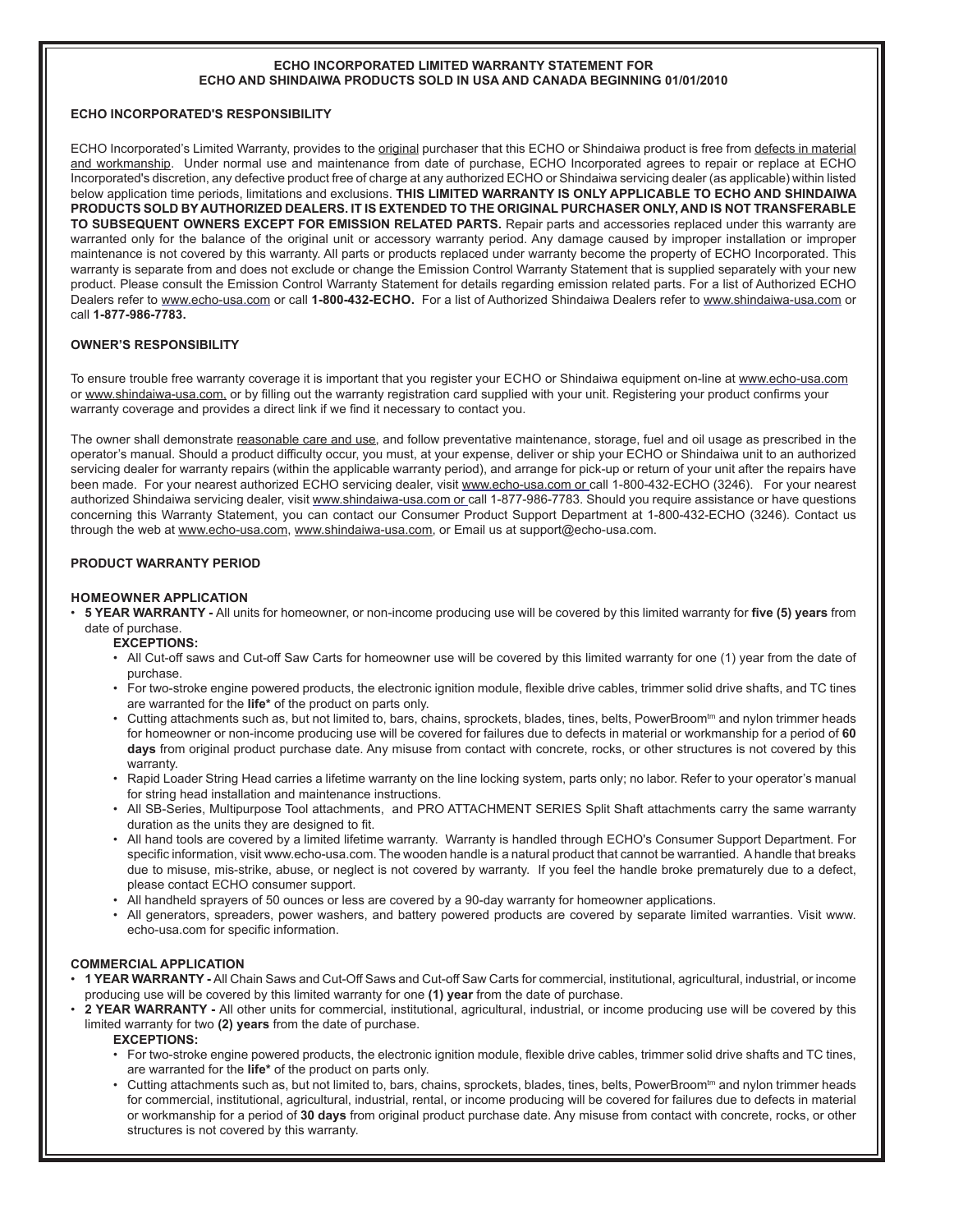- Rapid Loader String Head carries a lifetime warranty on the line locking system, parts only; no labor. Refer to your operator's manual for string head installation and maintenance instructions.
- All SB-Series, Multipurpose Tool attachments, and PRO ATTACHMENT SERIES Split Shaft attachments carry the same warranty duration as the units they are designed to fit.
- All hand tools are covered by a limited lifetime warranty. Warranty is handled through ECHO's Consumer Support Department. For specific information, visit www.echo-usa.com. The wooden handle is a natural product that cannot be warrantied. A handle that breaks due to misuse, mis-strike, abuse, or neglect is not covered by warranty. If you feel the handle broke prematurely due to a defect, please contact ECHO consumer support.
- All handheld sprayers of 50 ounces or less are not covered by warranty for commercial applications.
- All generators, spreaders, power washers, and battery powered products are covered by separate limited warranties. Visit www.echousa.com for specific information.

## **RENTAL APPLICATION**

- **90 DAYS WARRANTY** Units for rental use will be covered against defects in material and workmanship for a period of 90 days from the date of purchase.
	- **EXCEPTIONS:** 
		- All hand tools are covered by a limited lifetime warranty. Warranty is handled through ECHO's Consumer Support Department. For specific information, visit www.echo-usa.com. The wooden handle is a natural product that cannot be warrantied. A handle that breaks due to misuse, mis-strike, abuse, or neglect is not covered by warranty. If you feel the handle broke prematurely due to a defect, please contact ECHO consumer support.
		- All handheld sprayers, of 50 ounces or less are not covered by warranty for rental applications.
		- All generators, spreaders, power washers, and battery powered products are covered by separate limited warranties. Visit www.echousa.com for specific information.
- **\*** ECHO Incorporated's liability under the "Lifetime" coverage is limited to furnishing parts specified under the PRODUCT WARRANTY PERIOD section of this warranty statement for **"Life"** free of charge for a period of ten (10) years after the date of the complete unit's final production.

ECHO Incorporated does not offer an over the counter exchange program. Any product re-built or sold through an unauthorized dealer, or an unauthorized outlet store, is sold without ECHO Incorporated's limited warranty coverage. This Limited Warranty coverage is extended to the original purchaser only, and is not transferable except for emission related parts. Repair parts and accessories replaced under this warranty are warranted only for the balance of the original unit or accessory warranty period. Any damage caused by improper installation or improper maintenance is not covered by this warranty. All parts or products replaced under warranty become the property of ECHO Incorporated.

#### **PURCHASED REPAIR PARTS, SHORT BLOCKS AND ACCESSORIES**

- 90-day homeowner, or non-income producing warranty
- 30-day commercial, institutional, agricultural, industrial, income producing, or rental application warranty

#### **ATTENTION TWO-STROKE ENGINE POWER PRODUCT OWNERS**

Two-stroke engine power products are quality-engineered and manufactured to exact tolerances to provide superior performance. To help ensure the performance of the unit, it is required to use two-stroke oil which meets the ISO-L-EGD Standard per ISO/CD 13738 and JASO M345FD Standards.ECHO and Shindaiwa branded oils are premium two-stroke oils specifically formulated to meet ISO-L-EGD (ISO/CD 13738) and JASO M345FD Standards. The use of two-stroke oils designed for other applications, such as for outboard motors or lawnmowers can result in severe engine damage, and will void your two-stroke engine limited warranty.

#### **THIS WARRANTY DOES NOT COVER DAMAGE CAUSED BY:**

- Lack of lubrication or engine failure, due to the use of two-stroke oils that do not meet the ISO-L-EGD (ISO/CD 13738) and JASO M345FD Standards. Engine problems due to inadequate lubrication caused by failure to use an ISO-L-EGD compliant and JASO M345FD registered oil, will void the two-stroke engine limited warranty. ECHO and Shindaiwa branded oils meet the ISO-L-EGD and JASO M345FD Standard. Emission related parts are covered for 5 years homeowner use or 2 years commercial use regardless of two-stroke oil used, per the statement listed in the EPA or California Emission Defect Warranty Explanation.
- Damage caused by use of gasohol, containing methanol (wood alcohol), or gasoline containing less than 89 octane. Only use gasoline which contains 89 octane or higher. Gasohol which contains a **maximum** 10% ethanol (grain alcohol) or 15% MTBE (methyl/tertiary/butyl/ ether) is also approved. The prescribed mixing ratio of gasoline to oil is listed on the oil label and covered in your operator's manual.
- Engine damage caused by use of ether or any starting fluids.
- Damage caused by tampering with engine speed governor or emission components, or running engines above specified and recommended engine speeds as listed in your operator's manual.
- Operation of the unit with improperly maintained/removed cutting shield or removed/damaged air filter.
- Damage caused by dirt, pressure or steam cleaning the unit, salt water, corrosion, rust, varnish, abrasives, and moisture.
- Defects, malfunctions or failures resulting from abuse, misuse, neglect, modifications, alterations, normal wear, improper servicing, or use of unauthorized attachments.
- Incorrect storage procedures, stale fuel, including failure to provide or perform required maintenance services as prescribed in the operator's manual. Preventative maintenance as outlined in the operator's manual is the customer's responsibility.
- Failures due to improper set-up, pre-delivery service or repair service by anyone other than authorized servicing dealer during the warranty period.
- Certain parts and other items are not warranted, including but not limited to: lubricants, starter cords, and engine tune-ups.
- Use of spark plugs other than those meeting performance and durability requirements of the OEM spark plug listed in the Operator's Manuals.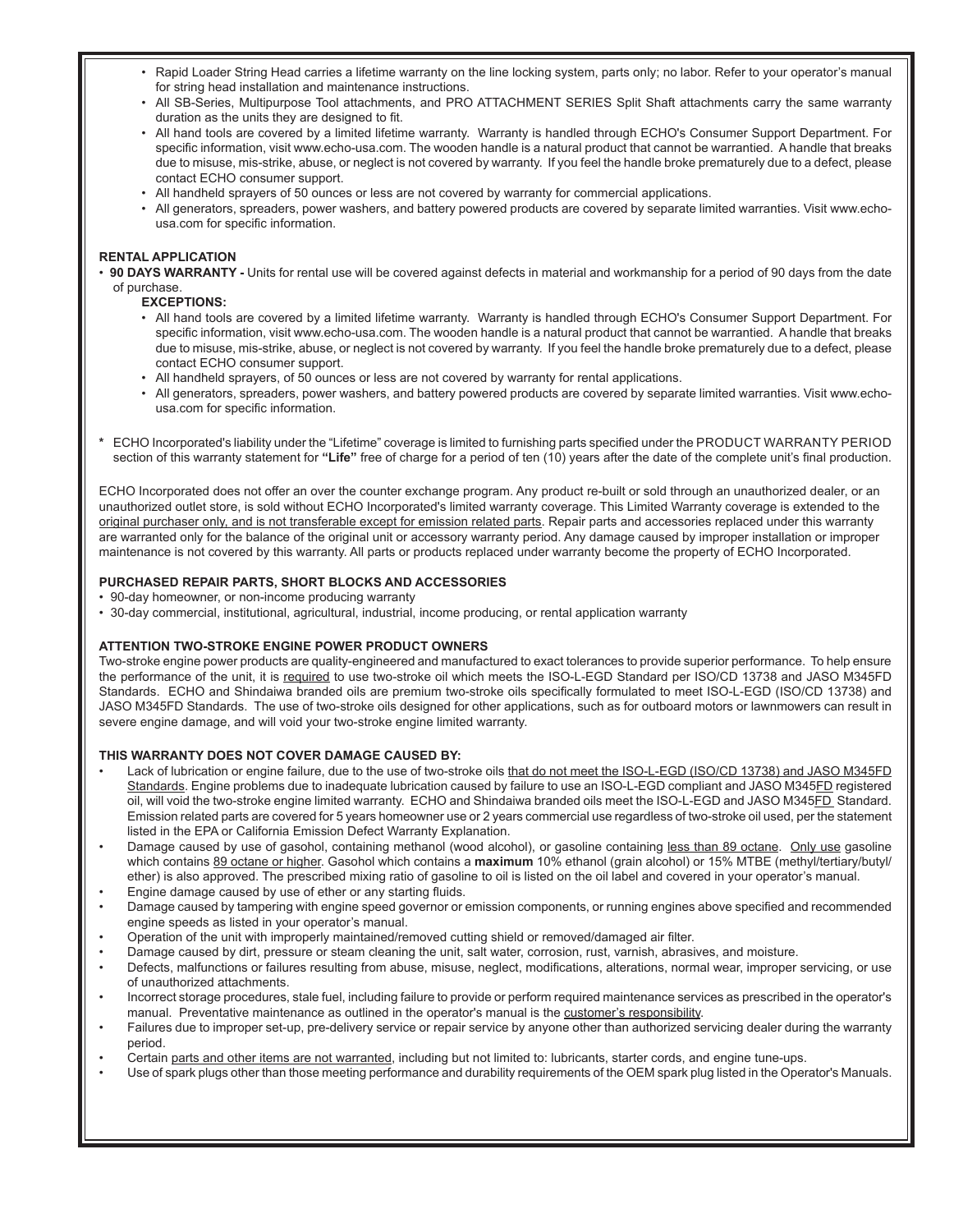- Overheating or carbon scoring failures due to restricted, clogged exhaust port or combustion chamber, including damage to spark arrester screen.
- Adjustments after the first (30) thirty days and beyond, such as carburetor adjustment and throttle cable adjustment.
- Damage to gears or gear cases caused by contaminated grease or oil, use of incorrect type or viscosity of lubricants, and/or failure to comply with recommended grease or oil change intervals.
- Damage caused by loading SHRED 'N' VAC**®** beyond recommended capacity.
- Damage caused by pump or sprayer running dry, pumping or spraying caustic or flammable materials, or lack of or broken strainers.
- Additional damage to parts or components due to continued use after operational problem or failure occurs. Should operational problem or failure occur, the product should not be used, but delivered as is to an authorized servicing dealer.

It is a dealer's and/or customer's responsibility to complete and return the warranty registration card supplied with your product or by visiting www.echo-usa.com or www. shindaiwa-usa.com. Your receipt of purchase including date, model and serial number must be maintained and presented to an authorized servicing dealer for warranty service. Proof of purchase rests solely with the customer. Some states do not allow limitations on how long an implied warranty lasts, so the above limitations may not apply to you. Some states do not allow the exclusion or limitation of incidental or consequential damages, so you may also have other specific legal rights which vary from state to state. This limited warranty is given by ECHO Incorporated, 400 Oakwood Rd., Lake Zurich, IL 60047.

#### **DISCLAIMER OF IMPLIED WARRANTIES**

This limited warranty is in lieu of all other expressed or implied warranties, including any warranty of FITNESS FOR A PARTICULAR PURPOSE OR USE and any implied warranty of **MERCHANTABILITY** otherwise applicable to this product. ECHO Incorporated and its affiliated companies shall not be liable for any special incidental or consequential damage, including lost profits. There are no warranties extended other than as provided herein, except for the emission control warranty statement that is provided separately with the product when originally purchased. This limited warranty may be modified only by ECHO Incorporated.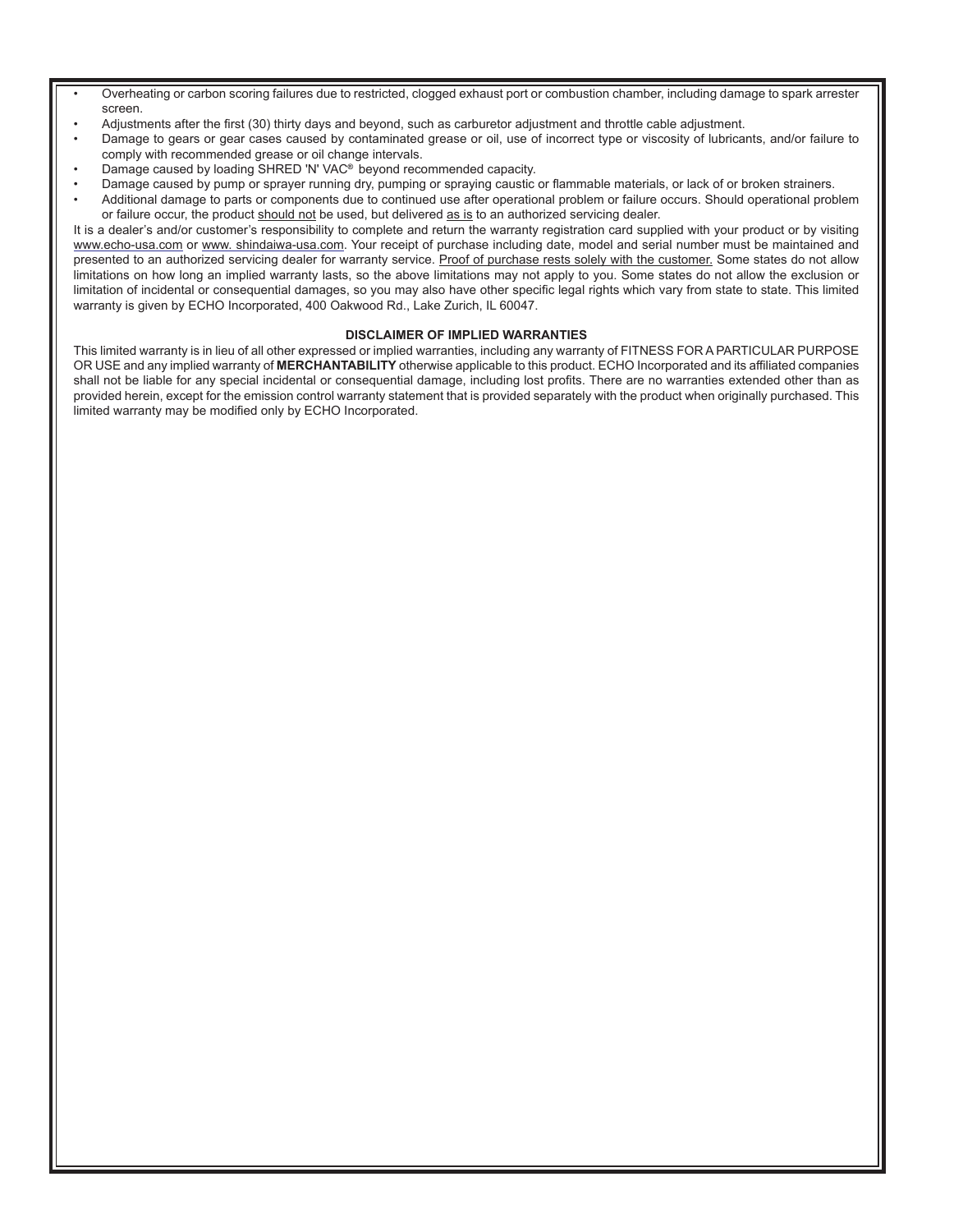#### **DECLARACIÓN DE GARANTÍA LIMITADA DE ECHO INCORPORATED VIGENTE PARA PRODUCTOS ECHO Y SHINDAIWA VENDIDOS EN LOS ESTADOS UNIDOS Y CANADÁ A PARTIR DEL 1° DE ENERO DE 2010**

## **RESPONSABILIDAD DE ECHO INCORPORATED**

La garantía limitada de ECHO Incorporated indica al comprador original que este producto ECHO o Shindaiwa carece de defectos de materiales y fabricación. En condiciones de uso y mantenimiento normales a partir de la fecha de compra, ECHO Incorporated acuerda reparar o reemplazar, a su discreción, cualquier producto defectuoso de forma gratuita en cualquier distribuidor de servicio autorizado de ECHO o Shindaiwa (dependiendo de la marca) en los períodos de aplicación, limitaciones y exclusiones indicados abajo. **ESTA GARANTÍA LIMITADA SE APLICA SOLAMENTE A PRODUCTOS ECHO Y SHINDAIWA VENDIDOS POR DISTRIBUIDORES AUTORIZADOS. SE EXTIENDE AL COMPRADOR ORIGINAL SOLAMENTE, Y NO SE PUEDE TRANSFERIR A PROPIETARIOS SUBSIGUIENTES EXCEPTO EN LO QUE SE REFIERE A PIEZAS RELACIONADAS CON LAS EMISIONES.** Las piezas de reparación y los accesorios reemplazados según esta garantía están garantizados solamente para el resto del período de garantía de la unidad original o del accesorio. Cualquier daño causado por la instalación o el mantenimiento indebidos no está cubierto por esta garantía. Todas las piezas o productos con garantía se convierten en propiedad de ECHO. Esta garantía es independiente de y no excluye ni el cambio de la declaración de garantía de control de emisiones eso es incluida por separado con su nuevo producto. Consulte la declaración de garantía de control de emisiones para obtener detalles sobre piezas relacionadas con emisiones. Para obtener una lista de distribuidores autorizados ECHO, consulte www.echo-usa.com. o llame al **1-800- 432-ECHO**. Para obtener una lista de distribuidores autorizados Shindaiwa, consulte www.shindaiwa-usa.com. o llame al **1-877-986-7783**.

## **RESPONSABILIDAD DEL PROPIETARIO**

Para asegurar una cobertura de la garantía sin problemas es importante que registre sus equipos ECHO o Shindaiwa en línea en www. echo-usa.com o www.shindaiwa-usa.com c El registro de su producto confirma su cobertura de garantía y proporciona un enlace directo entre usted y ECHO si es necesario que nos pongamos en contacto con usted.

El propietario debe demostrar un cuidado y uso razonables, y seguir el mantenimiento preventivo, almacenamiento, uso de combustible y aceite según se indica en el manual del operador. Si se producen dificultades en un producto, usted debe, por su cuenta, entregar o enviar su unidad ECHO o Shindaiwa a un distribuidor de servicio autorizado para las reparaciones cubiertas por la garantía (dentro del período de garantía correspondiente), y hacer los arreglos para la recogida o devolución de su unidad después de haberse efectuado las reparaciones. Para localizar a su distribuidor de servicio autorizado más cercano, visitar www.echo-usa.com o llame al 1-800-432-ECHO. Para localizar a su distribuidor de servicio autorizado más cercano, visitar www.shindaiwa-usa.com o llame al 1-877-986-7783. Si necesita asistencia o tiene dudas referentes a esta declaración de garantía, puede ponerse en contacto con el Departamento de Respaldo de Productos del Consumidor llamando al 1-800-432-ECHO. Puede ponerse en contacto con nosotros a través de la web visitando www.echo-usa.com o www.shindaiwausa.com o usted puede enviarnos un email a support@echo-usa.com.

## **PERÍODO DE GARANTÍA DEL PRODUCTO**

# **APLICACIÓN DUEÑO DE LA CASA**

- **GARANTÍA DE 5 AÑOS** Todos los unidads para aplicaciones dueño de la casa, o que no producen ingresos, estará cubierta por esta garantía limitada durante **cinco (5) años** contados a partir de la fecha de compra. **EXCEPCIONES** 
	- Todas las tronzadoras y carros de tronzadora para uso del propietario de vivienda estarán cubiertas por esta garantía limitada por un (1) año a partir de la fecha de compra.
	- Para productos impulsados por motores de dos tiempos, el módulo de encendido electrónico, cables de mando flexibles, ejes de impulsión sólido recortadora, y dientes TC están garantizados durante la **vida útil**\* del producto en lo que se refiere a piezas solamente.
	- Los accesorios de corte como barras, cadenas, ruedas dentadas, hojas, puntas, correas, Power BroomTM y cabezas recortadoras de nilón para aplicaciones dueño de la casa o que no producen ingresos estarán cubiertos por fallas debido a defectos de materiales y fabricación durante un período de **60 días** contados a partir de la fecha de compra del producto original. Cualquier uso indebido por contacto con hormigón, rocas u otras estructuras no está cubierto por esta garantía.
	- La cabeza de hilo Rapid Loader de ECHO tiene una garantía durante la vida útil del producto del sistema de bloque del hilo, piezas solamente; sin mano de obra. Consulte las instrucciones de instalación y mantenimiento de la cabeza del cordel en el manual del operador.
	- Todos los accesorios de eje dividido de la Serie SB, accesorios de herramienta multiple, y PRO ATTACHMENT SERIES tienen una garantía de la misma duración que las unidades para las que están diseñadas.
	- Todas las herramientas manuales están cubiertas por una garantía limitada de por vida. La garantía se maneja a través del Departamento de Soporte al Consumidor de ECHO. Para información específica, visite www.echo-usa.com. El mango de madera es un producto natural que no puede ser garantizado. El mango que se rompa debido a un uso incorrecto, un golpe, un abuso o una negligencia no está cubierta por la garantía. Si siente que el mango se rompió prematuramente debido a un defecto, comuníquese con el Departamento de Soporte al Consumidor de ECHO.
	- Todos los rociadores manuales de 50 onzas o menos están cubiertos por una garantía de 90 días para las aplicaciones de propietarios de casa.
	- Todos los generadores, esparcidores, lavadoras de presion y productos alimentados por baterías están cubiertos por garantías limitadas por separado. Para informacion especifica visitar www.echo-usa.com.

#### **APLICACIÓN COMERCIAL**

- **GARANTÍA DE 1 AÑO** Todos los motorsierras, tronzadoras, y carros de tronzadora para aplicaciones comerciales, institucionales, agrícolas, industriales o para producir ingresos estará cubierta por esta garantía limitada durante un período de **(1) año** contado a partir de la fecha de compra.
- **GARANTÍA DE 2 AÑOS** Todos los resto unidads para aplicaciones comerciales, institucionales, agrícolas, industriales o para producir ingresos estará cubierta por esta garantía limitada durante un período de **(2) años** contado a partir de la fecha de compra. **EXCEPCIONES** 
	- Para productos impulsados por motores de dos tiempos, el módulo de encendido electrónico, cables de mando flexibles, ejes de impulsión sólido recortadora y dientes TC están garantizados durante la vida útil\* del producto en lo que se refiere a piezas solamente.
- Los accesorios de corte como barras, cadenas, ruedas dentadas, hojas, puntas, correas, Power BroomTM y cabezas recortadoras de nilón para aplicaciones comerciales, institucionales, agrícolas, industriales o para producir ingresos, pero sin limitarse a lo anterior, estarán cubiertos por fallas debido a defectos de materiales y fabricación durante un período de 30 días contados a partir dela fecha de compra del producto original. Cualquier uso indebido por contacto con hormigón, rocas u otras estructuras no está cubierto por esta garantía.
- La cabeza de hilo Rapid Loader tiene una garantía durante la vida útil del producto del sistema de bloque del hilo, piezas solamente; sin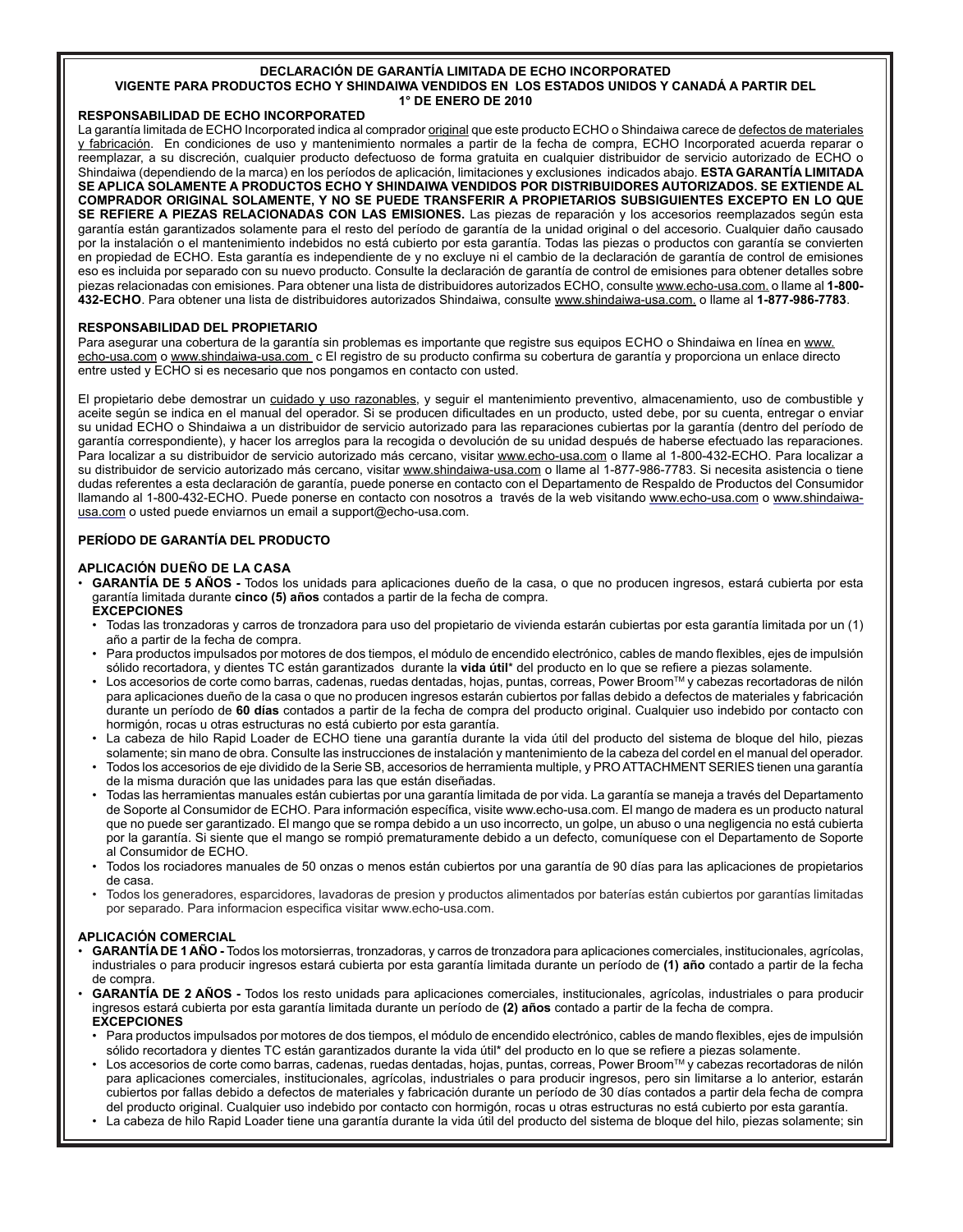mano de obra. Consulte las instrucciones de instalación y mantenimiento de la cabeza del cordel en el manual del operador.

- Todos los accesorios de eje dividido de la Serie SB, accesorios de herramienta multiple, y PRO ATTACHMENT SERIES tienen una garantía de la misma duración que las unidades para las que están diseñadas.
- Todas las herramientas manuales están cubiertas por una garantía limitada de por vida. La garantía se maneja a través del Departamento de Soporte al Consumidor de ECHO. Para información específica, visite www.echo-usa.com. El mango de madera es un producto natural que no puede ser garantizado. El mango que se rompa debido a un uso incorrecto, un golpe, un abuso o una negligencia no está cubierta por la garantía. Si siente que el mango se rompió prematuramente debido a un defecto, comuníquese con el Departamento de Soporte al Consumidor de ECHO.
- Todos los rociadores manuales de 50 onzas o menos no están cubiertos por la garantía para aplicaciones comerciales.
- Todos los generadores, esparcidores, lavadoras de presion y productos alimentados por baterías están cubiertos por garantías limitadas por separado. Para informacion especifica visitar www.echo-usa.com.

# **APLICACIONES DE ALQUILER**

• **GARANTÍA DE 90 DÍAS -** La unidad para uso de alquiler estará completa contra defectos de materiales y fabricación durante un período de 90 días contados a partir de la fecha de compra.

## **EXCEPCIONES**

- Todas las herramientas manuales están cubiertas por una garantía limitada de por vida. La garantía se maneja a través del Departamento de Soporte al Consumidor de ECHO. Para información específica, visite www.echo-usa.com. El mango de madera es un producto natural que no puede ser garantizado. El mango que se rompa debido a un uso incorrecto, un golpe, un abuso o una negligencia no está cubierta por la garantía. Si siente que el mango se rompió prematuramente debido a un defecto, comuníquese con el Departamento de Soporte al Consumidor de ECHO.
- Todos los rociadores manuales de 50 onzas o menos no están cubiertos por la garantía para las aplicaciones de alquiler.
- Todos los generadores, esparcidores, lavadoras de presion y productos alimentados por baterías están cubiertos por garantías limitadas por separado. Para informacion especifica visitar www.echo-usa.com.
- **\*** La responsabilidad de ECHO Incorporated según la garantía "durante la vida útil" se limita a proveer piezas especificadas en la sección de PERÍODO DE GARANTÍA DEL PRODUCTO de esta declaración de garantía durante la **"vida útil"** de forma gratuita durante un período de diez (10) años después de la fecha de producción final de la unidad completa.

ECHO Incorporated no ofrece un programa de intercambio en la tienda. Cualquier producto reconstruido o vendido por un distribuidor no autorizado, o en una tienda no autorizada, se vende sin la cobertura de garantía limitada de ECHO Incorported La cobertura de esta garantía se extiende al comprador original solamente, y no es transferible excepto en lo que se refiere a piezas relacionadas con las emissiones. Las piezas de reparación y los accesorios reemplazados según esta garantía están garantizados solamente para el resto del período de garantía de la unidad original o del accesorio. Cualquier daño causado por la instalación o el mantenimiento indebidos no está cubierto por esta garantía. Todas las piezas o productos con garantía se convierten en propiedad de ECHO Incorporated.

#### **PIEZAS DE REPARACIÓN COMPRADAS, BLOQUES CORTOS Y ACCESORIOS**

- Garantía de 90 días para aplicaciones dueño de la casa o uso que no produzca ingresos
- Garantía de 30 días para aplicaciones comerciales, institucionales, agrícolas, industriales, que produzcan ingresos o de alquiler

#### **ATENCIÓN PROPIETARIOS DE PRODUCTOS IMPULSADOS POR MOTORES DE DOS TIEMPOS**

Los productos impulsados por motores de dos tiempos han sido diseñados con alta calidad y fabricados según sus tolerancias exactas para proporcionar un rendimiento superior. Para contribuir a asegurar el rendimiento de la unidad, se requiere usar aceite de dos tiempos que cumpla con la norma ISO-L-EGD según las normas ISO/CD 13738 y JASO M345FD. **Aceites de marca ECHO y Shindaiwa** son aceites de dos tiempos de calidad óptima formulado específicamente para cumplir con las normas ISO-L-EGD (ISO/CD 13738) y JASO M345FD. El uso de aceites de dos tiempos diseñados para otras aplicaciones, como motores fuera borda o cortacéspedes puede producir daños importantes en el motor, y anulará su garantía limitada de motores de dos tiempos.

#### **ESTA GARANTÍA NO CUBRE LOS DAÑOS CAUSADOS POR LO SIGUIENTE:**

- Falta de lubricación o avería del motor debido al uso de aceites de dos tiempos que no cumplan con las normas ISO-L-EGD (ISO/CD 13738) y JASO M345FD. Los problemas del motor debidos a una lubricación inadecuada, causada por no usar un aceite registrado que cumpla con ISO-L-EGD y JASO M345FD, anularán la garantía limitada del motor de dos tiempos. **Aceites de marca ECHO y Shindaiwa** cumples con las normas ISO-L-EGD y JASO M345FD. Las piezas relacionadas con emisiones están cubiertas por una garantía dueño de la casa de 5 años o comercial de 2 años sea cual sea el aceite de dos tiempos usado, según la declaración indicada en la Explicación de la Garantía de Defectos de Emisiones de la EPA o California.
- Los daños causados por el uso de gasohol, que contenga metanol (alcohol de madera), o gasolina que tenga un número de octano menor que 89. Use solamente gasolina con un número de octano mayor o igual que 89. También está aprobado el uso de gasohol que contenga un máximo de etanol del 10% (alcohol de grano) o un máximo de MTBE (éter metil tercbutílico) del 15%. Las relaciones de mezcla prescritas de gasolina a aceite se indican en la etiqueta del aceite y están cubiertas en su manual del operador.
- Daños causados en el motor por el uso de éter u otros fluidos de arranque.
- Los daños causados por alterar indebidamente el regulador de velocidad del motor o los componentes de las emisiones, o por hacer funcionar los motores por encima de las velocidades especificadas y recomendadas según se indica en el manual del operador.
- Operación de la unidad con un protector de corte indebidamente mantenido o quitado o con un filtro de aire quitado o dañado.
- Los daños causados por suciedad, agua salada, corrosión óxido, barniz, abrasivos, humedad o limpieza de la unidad a presión o con vapor de agua.
- Los defectos, funcionamientos defectuosos o fallas producidas por el abuso, uso indebido, negligencia, modificaciones, alteraciones, desgaste normal, servicio indebido o uso de accesorios no autorizados.
- Los procedimientos de almacenamiento incorrectos, combustible rancio, incluido no proporcionar o realizar los servicios de mantenimiento requeridos según se indica en el manual del operador. El mantenimiento preventivo según se indica en el manual del operador es responsabilidad del cliente.
- Las fallas debidas a la configuración indebida, servicio anterior a la entrega o servicio de reparación por otros que no sean un distribuidor de servicio autorizado durante el período de garantía.
- Ciertas piezas y otros componentes no están garantizados, incluidos los siguientes:lubricantes, cordones del motor de arranque, afinaciones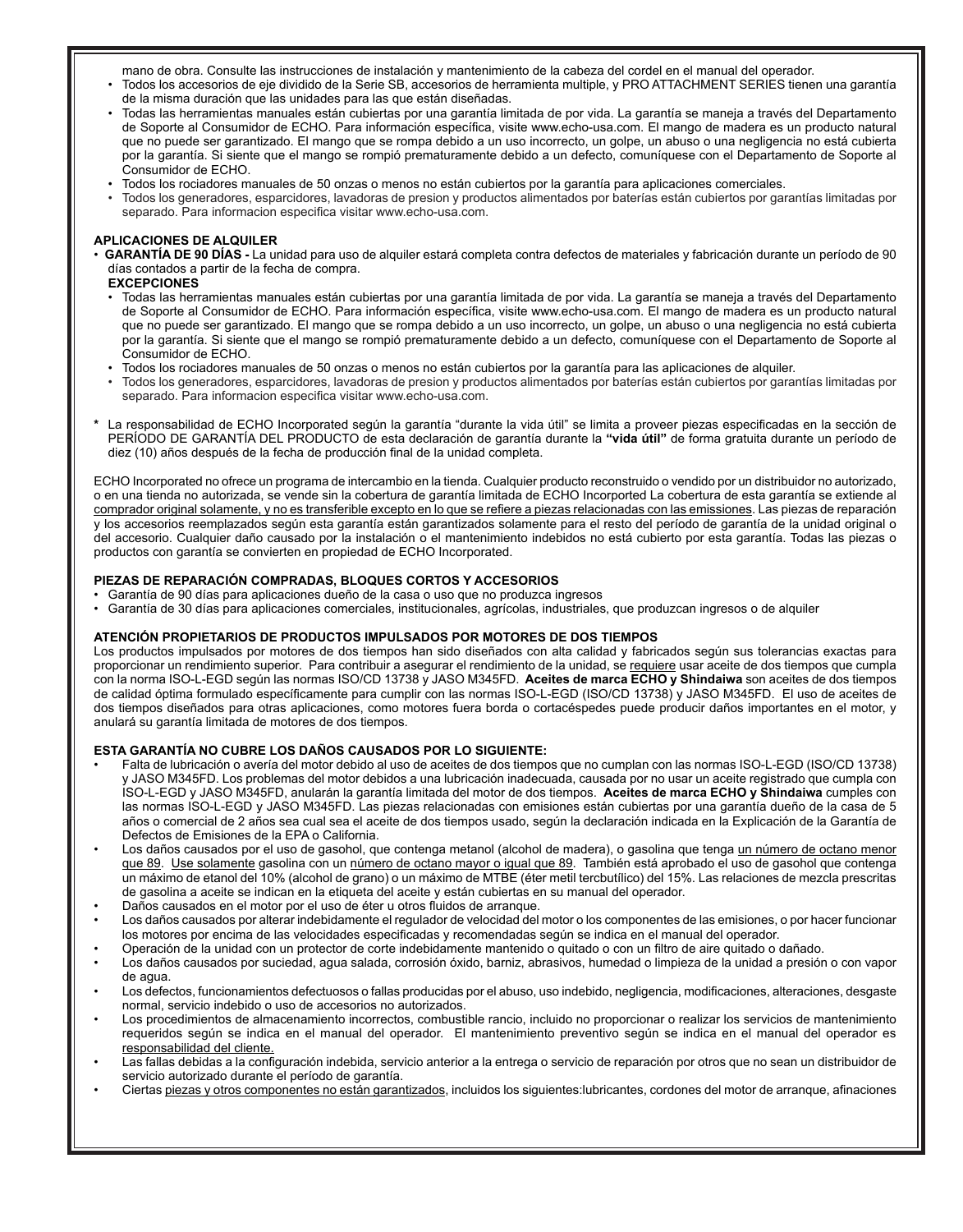de motor, y pero sin limitarse a éstos.

- Uso de bujías que no sean las que cumplen con los requisitos de rendimiento y durabilidad de los fabricantes originales citados en los manuales del operador.
- Las fallas por recalentamiento o las rayaduras por depósitos de carbón debidas a orificio de escape o cámara de combustión restringidos o taponados, incluidos los daños en la rejilla del apagallamas.
- Ajustes después de los primeros treinta (30) días y más, como ajuste del carburador y ajuste del cable del regulador.
- Daños en engranajes o cajas de engranajes causados por grasa o aceite contaminados, uso del tipo o viscosidad incorrectos de lubricantes y
- no cumplir con los intervalos de cambio de grasa o aceite recomendados. Daños causados por cargar SHRED 'N' VAC**®** más allá de su capacidad recomendada.
- Daños causados por bomba o rociador funcionando en seco, bombeo o rociado de materiales cáusticos o inflamables, o coladores rotos o que faltan.
- Daños adicionales a piezas o componentes debido al uso continuado después de problemas de operación o se produzcan fallas. En caso de problema de operación o de que se produzca una falla, el producto no se debe usar, sino que se debe entregar tal como está a un distribuidor de servicio autorizado.

El distribuidor y cliente tiene la responsabilidad de completar y devolver la tarjeta de registro de la garantía entregada con su producto o visitando el sitio web de www.echo-usa.com o www.shindaiwa-usa.com. Su recibo de compra incluidos la fecha, el modelo y el número de serie deben mantenerse y presentarse a un distribuidor de servicio autorizado para el servicio de garantía. La prueba de compra es responsabilidad exclusiva del cliente. Algunos estados no permiten limitaciones sobre cuánto tiempo dura la garantía implícita, por lo que es posible que las limitaciones anteriores no se apliquen a usted. Algunos estados no permiten la exclusión o la limitación de daños concomitantes o emergentes, por lo que también usted puede tener otros derechos legales específicos que varían de un estado a otro. Es garantía limitada da el ECHO, Incorporated, 400 Oakwood Rd., Lake Zurich, IL 60047.

#### **RENUNCIA DE GARANTÍAS IMPLÍCITAS**

Esta garantía limitada es en lugar de las demás garantías explícitas o implícitas, incluida cualquier garantía de IDONEIDAD PARA UN CIERTO FIN O USO y cualquier garantía implícita de **COMERCIALIZACIÓN** que se aplique a este producto. ECHO Incorporated y sus compañías afiliadas no deben ser responsables de ningún daño concomitante o emergente, incluidos los beneficios perdidos. No se extiende ninguna garantía que no sea la aquí aprobada, a excepción de la declaración de garantía de control de emisiones que se proporciona por separado con el producto cuando se compran. Solamente ECHO Incorporated puede modificar esta garantía limitada.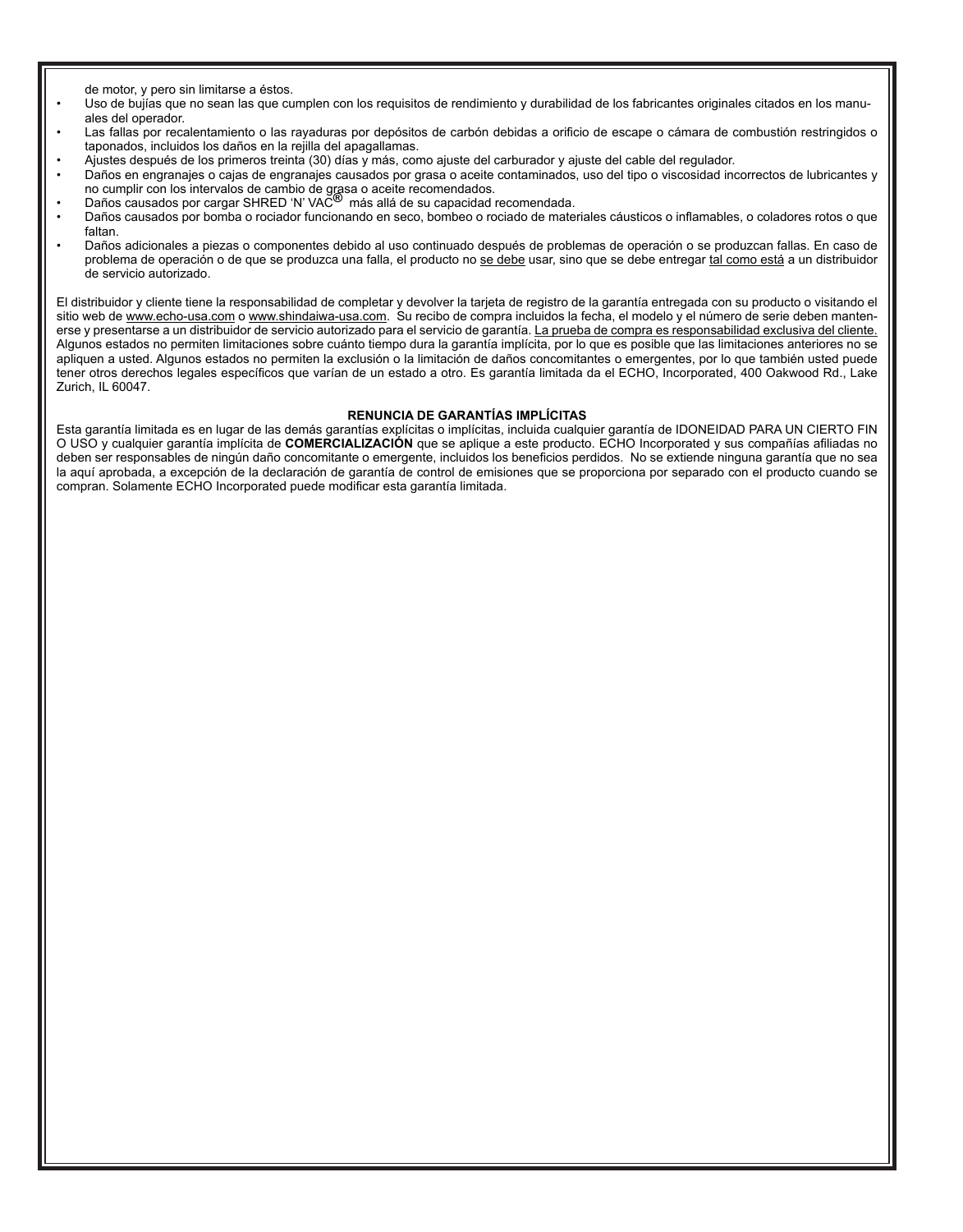## **DÉCLARATION DE GARANTIE LIMITÉE ECHO INCORPORATED**

# **CONCERNE LES PRODUITS ECHO et SHINDAIWA VENDUS AUX ÉTATS-UNIS ET AU CANADA À COMMENCER 01/01/2010 RESPONSABILITÉS D'ECHO INCORPORATED**

ECHO Incorporated garantit ce produit ECHO ou Shindaiwa à l'acheteur d'origine contre tout défaut de pièces et main d'œuvre. ECHO Inc. s'engage, durant la période de garantie, sous réserve des limitations et exclusions stipulées ci-dessous et de conditions normales d'utilisation et d'entretien, à faire réparer ou remplacer gratuitement, selon son choix, tout produit défectueux chez un concessionnaire réparateur ECHO ou Shindaiwa agréé (selon la marque). **CETTE GARANTIE LIMITÉE N'EST APPLICABLE QU'AUX PRODUITS ECHO et SHINDAIWA VENDUS PAR LES CONCESSIONNAIRES AGRÉÉS. ELLE NE COUVRE QUE L'ACHETEUR D'ORIGINE ET N'EST PAS TRANSFÉRABLE AUX PROPRIÉTAIRES SUIVANTS, SAUF POUR LES PIÈCES DU SYSTÈME ANTIPOLLUTION.** Les pièces et accessoires remplacés dans le cadre de cette garantie ne sont garantis que jusqu'à l'expiration de la période de garantie initiale du produit ou des accessoires d'origine. Les dommages causés par une installation ou un entretien incorrect ne sont pas couverts par cette garantie. Toutes les pièces remplacées sous garantie deviennent la propriété d'ECHO. Cette garantie est indépendante et ne pas exclure ou changement de la garantie du système antipollution c'est fournie séparément avec les produits neufs. Consulter la déclaration de garantie du système antipollution pour plus de détails sur les pièces du système antipollution. Pour obtenir la liste des concessionnaires agréés ECHO, consulter le site www.echo-usa.com ou appeler le +1-800-432- ECHO. Pour obtenir la liste des concessionnaires agréés Shindaiwa, consulter le site www.shindaiwa-usa.com ou appeler le +1-877-986-7783.

# **RESPONSABILITÉS DU PROPRIÉTAIRE**

Pour assurer une couverture sous garantie sans souci, il est important d'enregistrer l'équipement ECHO ou Shindaiwa sur le site www.echousa.com ou www.shindaiwa-usa.com et la carte d'enregistrement de garantie fournie avec l'équipement, à renvoyer remplie. L'enregistrement du produit permet de confirmer la couverture sous garantie et d'établir un lien direct entre ECHO et l'acheteur pour le cas ou il faudrait prendre contact avec celui-ci.

Il incombe au propriétaire d'entretenir et d'utiliser la machine de façon raisonnable, d'effectuer les entretiens préventifs et de se conformer aux directives du manuel de l'opérateur relatives au remisage, au carburant et à l'huile. En cas de problème avec le produit, le propriétaire devra expédier ou livrer à ses frais le produit ECHO ou Shindaiwa devant être réparé à un concessionnaire agréé, pour les réparations sous garantie (avant péremption de la garantie) et prendre les dispositions nécessaires pour le récupérer ou le faire expédier une fois les réparations effectuées. Pour obtenir l'adresse du concessionnaire réparateur agréé ECHO le plus proche consulter le site www.echo-usa.com ou appeler 1-800-432-ECHO. Pour obtenir l'adresse du concessionnaire réparateur agréé Shindaiwa le plus proche consulter le site www.shindaiwa-usa.com ou appeler 1-877-986-7783. Pour toute assistance ou question concernant la déclaration de garantie, contacter notre service après-vente au 1-800-432- ECHO. Consulter le site www.echo-usa.com ou www.shindaiwa-usa.com ou vous pouvez nous envoyer un courriel à support@echo-usa.com.

# **PÉRIODE DE GARANTIE**

# **USAGE ACCUEIL PROPRIÉTAIRE**

• **GARANTIE DE 5 ANS -** Pour l'usage accueil propriétaire ou non rémunérateur, l'ensemble de la machine sera couvert par cette garantie limitée pendant **cinq (5) ans** à compter de la date d'achat.

## **EXCEPTIONS :**

- Toutes les scies à découper ainsi que les chariots pour scies a découper sont couverts par une garantie limitée au consommateur résidentiel d'une durée de 1 an à partir de la date d'achat.
- Sur les modèles à moteur deux temps, le module d'allumage électronique, le câble d'entraînement flexible, les arbres moteurs plein taille-bordures, et les roues de labour TC sont garantis pour la **durée de vie**\* du produit, pièces seulement.
- Les accessoires de coupe tels que guides de chaînes, chaînes, pignons, lames, dents, courroies, Power BroomTM, a têtes à ligne nylon et autres sont couverts, dans le cas d'un usage accueil propriétaire ou non rémunérateur, pour une durée de **60 jours** à compter de la date de l'achat initial, contre les défauts de pièces et main d'œuvre. Les dommages causés par le contact avec du béton, des pierres ou d'autres structures ne sont pas couverts par cette garantie.
- Le système de verrouillage de ligne de la tête de coupe Rapid Loader est garanti à vie, pièces seulement.Consulter le manuel d'utilisation pour les instructions d'installation et d'entretien de la tête de coupe.
- Tous les accessoires des séries SB, attachements pour l'outil universel, et PRO ATTACHMENT à demi arbre sont couverts par la même période de garantie que les machines pour lesquelles ils sont prévus.
- Tous les outils manuels sont couverts par une garantie à vie limitée. Les demandes de garanties seront traitées par le département du support aux consommateurs. Pour des informations spécifiques, consultez le www.echo-usa.com. Les manches en bois sont conçus de matières naturelles et ne peuvent être garanties. Un manche que brise a cause d'une manipulation abusive ou qui frappe un objet ou qui se détériore par négligence ne peut être garantie. Si vous croyez qu'un manche a brisé prématurément à cause d'un défaut SVP contactez le service de support au consommateur ECHO
- Tous les pulvérisateurs de 50 onces ou moins sont couverts par une garantie de 90 jours pour utilisation domestique.
- Tous les génératrices, les laveuses a pression, les produits a batteries sont couverts par une garantie limitée différente.. Visitez le www. echo-usa.com pour les informations spécifiques à chacune de ces garanties.

#### **USAGE COMMERCIAL**

- **GARANTIE DE 1 AN** Tronçonneuse et scies à découper que les chariots pour scies a découper avec moteur machines pour l'usage commercial, institutionnel, agricole, industriel ou rémunérateur, l'ensemble de la machine sera couvert par cette garantie limitée pendant **un (1) an** à compter de la date d'achat.
- GARANTIE DE 2 ANS Toutes le machines restantes pour l'usage commercial, institutionnel, agricole, industriel ou rémunérateur, l'ensemble de la machine sera couvert par cette garantie limitée pendant **deux (2) ans** à compter de la date d'achat.

## **EXCEPTIONS :**

- Sur les modèles à moteur deux temps, le module d'allumage électronique, le câble d'entraînement flexible, les arbres moteurs plein taille-bordures et les roues de labour TC sont garantis pour la **durée de vie\*** du produit, pièces seulement.
- Les accessoires de coupe tels que guides de chaînes, chaînes, pignons, lames, dents, courroies, Power Broom™ têtes à ligne nylon et autres sont couverts, dans le cas d'un usage commercial, institutionnel, agricole, industriel, locatif ou rémunérateur, pour une durée de **30 jours** à compter de la date de l'achat initial, contre les défauts de pièces et main d'œuvre. Les dommages causés par le contact avec du béton, des pierres ou d'autres structures ne sont pas couverts par cette garantie.
- Le système de verrouillage de ligne de la tête de coupe Rapid Loader est garanti à vie, pièces seulement. Consulter le manuel d'utilisation pour les instructions d'installation et d'entretien de la tête de coupe.
- Tous les accessoires des séries SB, attachements pour l'outil universel, et PRO ATTACHMENT à demi arbre sont couverts par la même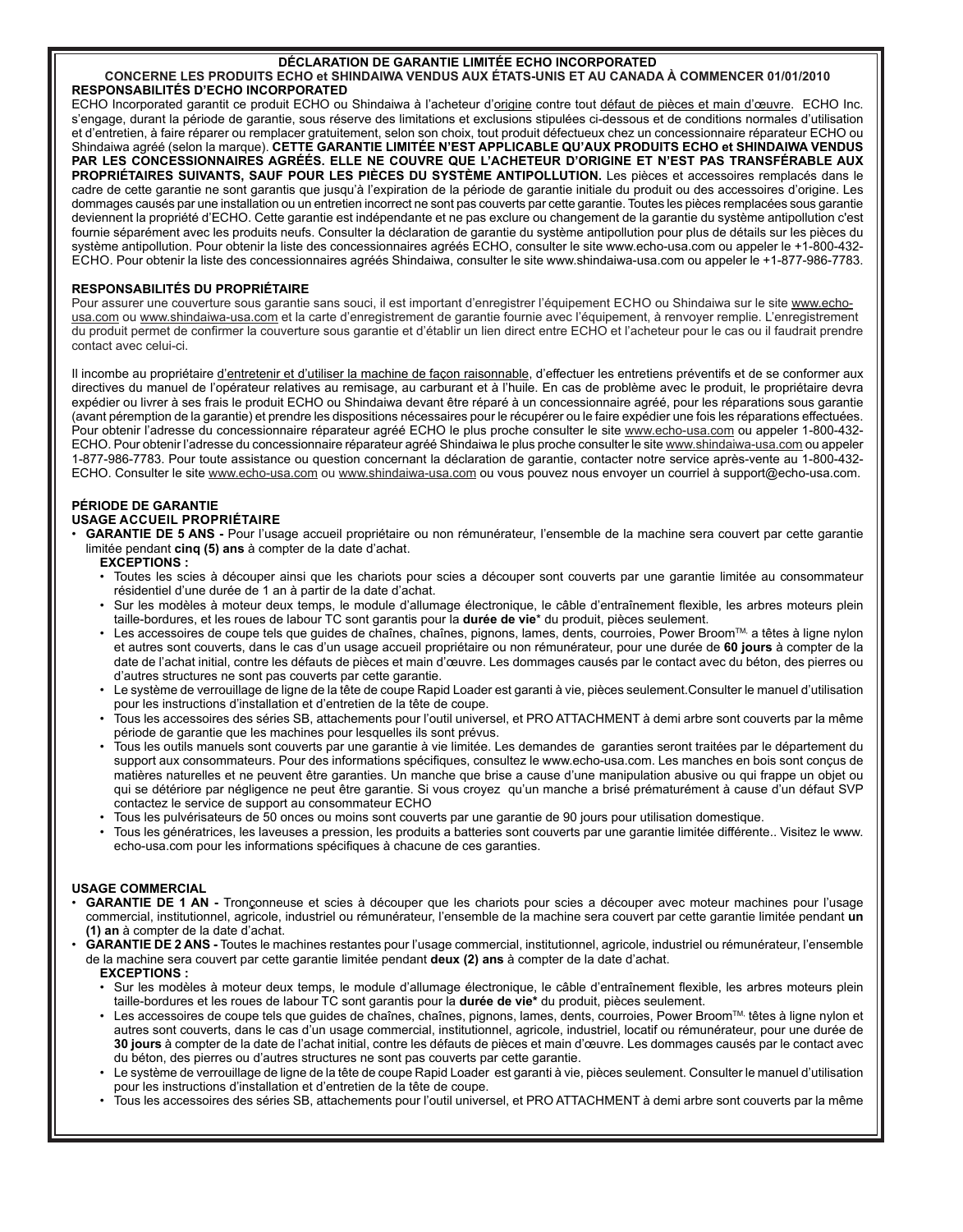période de garantie que les machines pour lesquelles ils sont prévus.

- Tous les outils manuels sont couverts par une garantie à vie limitée. Les demandes de garanties seront traitées par le département du support aux consommateurs. Pour des informations spécifiques, consultez le www.echo-usa.com. Les manches en bois sont conçus de matières naturelles et ne peuvent être garanties. Un manche que brise a cause d'une manipulation abusive ou qui frappe un objet ou qui se détériore par négligence ne peut être garantie. Si vous croyez qu'un manche a brisé prématurément à cause d'un défaut SVP contactez le service de support au consommateur ECHO
- Les pulvérisateurs de 50 onces ou moins utiliser commercialement ne sont pas couverts par la garantie.
- Tous les génératrices, les laveuses a pression, les produits a batteries sont couverts par une garantie limitée différente.. Visitez le www. echo-usa.com pour les informations spécifiques à chacune de ces garanties.

## **USAGE LOCATIF**

- **GARANTIE DE 90 JOURS-** La machine sera couvert par cette garantie contre tous les défauts de pièces et main d'œuvre pendant 90 jours à compter de la date d'achat.
	- **EXCEPTIONS :**
	- Tous les outils manuels sont couverts par une garantie à vie limitée. Les demandes de garanties seront traitées par le département du support aux consommateurs. Pour des informations spécifiques, consultez le www.echo-usa.com. Les manches en bois sont conçus de matières naturelles et ne peuvent être garanties. Un manche que brise a cause d'une manipulation abusive ou qui frappe un objet ou qui se détériore par négligence ne peut être garantie. Si vous croyez qu'un manche a brisé prématurément à cause d'un défaut SVP contactez le service de support au consommateur ECHO
	- Les pulvérisateurs de 50 onces ou moins utiliser pour location ne sont pas couverts par la garantie.
	- Tous les génératrices, les laveuses a pression, les produits a batteries sont couverts par une garantie limitée différente.. Visitez le www. echo-usa.com pour les informations spécifiques à chacune de ces garanties.
- La responsabilité d'ECHO Incorporated en ce qui concerne la couverture « à vie » se limite à la fourniture des pièces indiquées à la section PÉRIODE DE GARANTIE DU PRODUIT de la présente déclaration de garantie, pour le remplacement gratuit « **à vie** » pendant une période de dix (10) ans à compter du dernier jour de production du modèle.

ECHO Incorporated n'offre pas de programme d'échange standard. Tout produit remis à neuf, ou vendu par un concessionnaire ou distributeur non agréé, est vendu sans la garantie limitée ECHO Incorporated La garantie ne couvre que l'acheteur initial et n'est pas transférable sauf pour les pièces du système antipollution. Les pièces et accessoires remplacés dans le cadre de cette garantie ne sont garantis que jusqu'à l'expiration de la période de garantie initiale du produit ou des accessoires d'origine. Les dommages causés par une installation ou un entretien incorrect ne sont pas couverts par cette garantie. Toutes les pièces remplacées sous garantie deviennent la propriété d'ECHO Incorporated.

# **PIÈCES DÉTACHÉES, BLOCS COURTS ET ACCESSOIRES ACHETÉS SÉPARÉMENT**

- Usage accueil propriétaire ou non rémunérateur : garantie de 90 jours
- Usage commercial, institutionnel, agricole, industriel, locatif ou rémunérateur : garantie de 30 jours

#### **À L'ATTENTION DES PROPRIÉTAIRES DE MACHINES À MOTEUR DEUX TEMPS**

Les appareils munis de moteurs 2 temps sont de conception supérieure issue de techniques d'ingénierie de pointe et fabriqués respectant les tolérances les plus strictes afin d'offrir des performances supérieures. Pour assurer le fonctionnement correct de la machine, il est obligatoire d'utiliser une huile deux temps conforme aux normes ISO-L-EGD, selon ISO/CD 13738, et JASO M345FD. **Huile de marque ECHO et Shindaiwa** sont des produits de qualité, supérieure, spécialement formulé pour la conformité aux normes ISO-L-EGD (ISO/CD 13738) et JASO M345FD. L'utilisation d'une huile conçue pour d'autres applications, telles que les moteurs hors-bord ou les tondeuses à gazon, peut gravement endommager le moteur deux temps et entraîner l'annulation de sa garantie limitée.

## **CETTE GARANTIE NE COUVRE PAS LES DOMMAGES CAUSÉS PAR :**

- Le manque de lubrification ou la défaillance du moteur résultant de l'utilisation d'huile deux temps non conforme aux normes ISO-L-EGD (ISO/CD 13738) et JASO M345FD. Les problèmes de moteur dus à une lubrification insuffisante, résultant de l'utilisation d'une huile non conforme à la norme ISO-L-EGD ou non homologuée JASO M345FD, entraîneront l'annulation de la garantie limitée du moteur deux temps. L'huiles deux temps Huile de marque ECHO et Shindaiwa sont conformes aux normes ISO-L-EGD et JASO M345FD. Les pièces du système antipollution sont couvertes pendant de 5 ans pour l'usage accueil propriétaire ou 2 ans pour les applications commerciales, quelle que soit l'huile moteur deux temps utilisée, selon l'explication de la garantie du système antipollution EPA ou Californie.
- L'utilisation de gasohol contenant du méthanol (alcool méthylique) ou d'essence dont l'indice d'octane est inférieur à 89. Utiliser exclusivement de l'essence dont l'indice d'octane est au moins 89. Le gasohol contenant un maximum de 10 % d'éthanol (alcool éthylique) ou 15 % de MTBE (éther méthyltertiobutylique) est également approuvé. Le rapport de mélange essence/huile prescrit est indiqué sur l'étiquette des bidons d'huile et dans le manuel d'utilisation.
- L'utilisation d'éther ou autres fluides d'aide au démarrage.
- L'altération du régulateur de régime ou des composants du système antipollution, ou le fonctionnement du moteur au-dessus des régimes recommandés dans le manuel d'utilisation.
- L'utilisation de l'outil sans pare-débris ou filtre à air, ou bien avec un pare-débris mal entretenu ou un filtre à air endommagé.
- La poussière, le nettoyage de la machine sous pression ou à la vapeur, l'eau salée, la rouille, les vernis, les abrasifs et l'humidité.
- Les défauts, dysfonctionnements ou défaillances résultant d'un usage abusif ou incorrect, de la négligence, de modifications, d'altérations, de l'usure normale, d'un entretien incorrect ou de l'utilisation d'accessoires non autorisés.
- Les procédures de remisage incorrectes, le carburant trop vieux, le manque d'entretien selon les prescription du manuel d'utilisation. Il incombe au client d'effectuer les entretiens préventifs décrits dans le manuel d'utilisation.
- Les réglages, entretiens avant livraison ou réparations effectuées par quiconque autre qu'un réparateur agréé au cours de la période de garantie.
- Certaines pièces et autres éléments non garantis, y compris, entre autres :lubrifiants, cordons de lanceur, réglages du moteur.
- L'utilisation de bougies ne répondant pas aux critères de performance et de durabilité de la bougie préconisée par le constructeur dans les manuels d'utilisation.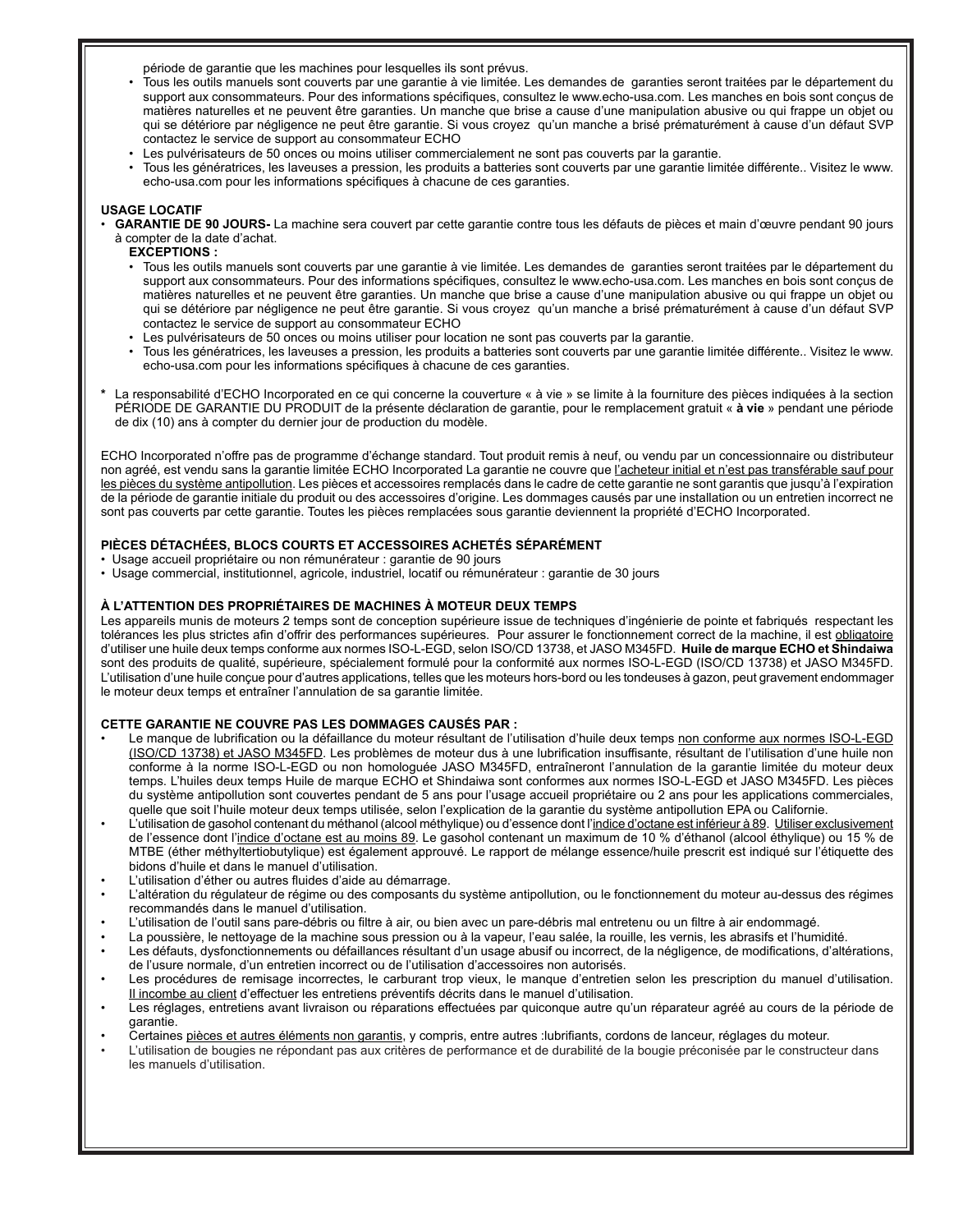• La surchauffe ou les rayures dues à la calamine résultant d'une obstruction d'orifice d'échappement ou de chambre de combustion, y compris les dommages au pare-étincelles.

- Les réglages effectués plus de trente (30) jours après la date d'achat, notamment les réglages de carburateur et de câble d'accélérateur. • La détérioration des engrenages ou de la boîte de transmission résultant de la contamination de la graisse ou de l'huile, de l'utilisation de lubrifiant de type ou de viscosité incorrecte, ou du non respect des intervalles de lubrification et de vidange recommandés. • Le chargement des déchiqueteurs SHRED 'N' VAC**®** au-delà de la capacité nominale.
- 
- Le fonctionnement à sec des pompes et pulvérisateurs, le pompage ou la pulvérisation de produits caustiques ou inflammables, ou l'utilisation avec un filtre absent ou endommagé.
- La poursuite de l'utilisation, après un problème de fonctionnement ou une panne, ayant entraîné d'autres dommages de pièces ou de composants. En cas de problème de fonctionnement ou de défaillance, le produit ne doit pas être utilisé, mais confié tel quel à un concessionnaire réparateur ECHO agréé.

Il incombe au concessionnaire ou à l'acheteur de remplir et de retourner la carte d'enregistrement de garantie fournie avec le produit ou sur le www. echo-usa.com ou www.shindaiwa-usa.com. Le reçu de vente, indiquant la date, le modèle et le numéro de série, doit être conservé et présenté au concessionnaire réparateur pour toute réparation sous garantie. L'acheteur est seul responsable de la fourniture d'une preuve d'achat. Certains états et provinces ne permettant pas la limitation de durée des garanties implicites, il est possible que les limitations ci-dessus ne soient pas applicables. Certains états et provinces ne permettant l'exclusion ou la limitation des dommages indirects ou consécutifs, l'acheteur peut également bénéficier de droits spécifiques qui dépendent de la juridiction. Cette garantie limitée est offerte par ECHO, Incorporated, 400 Oakwood Rd., Lake Zurich, IL 60047, Etats-Unis d'Amérique.

#### **DÉNI DE GARANTIES IMPLICITES**

Cette garantie limitée est fournie à l'exclusion de toutes autres garanties, expresses ou implicites, y compris les garanties D'ADÉQUATION À UN BUT OU UN USAGE PARTICULIER et toute garantie de **VALEUR MARCHANDE** pouvant autrement s'appliquer à ce produit. ECHO Incorporated et ses sociétés affiliées déclinent toute responsabilité pour tous les dommages directs ou indirects, y compris le manque à gagner. Le produit n'est couvert par aucune garantie autre que celle énoncée dans le présent document, a l'exception de la garantie sur le contrôle des émissions polluantes fournie séparément lors de l'achat de l'unité. Cette garantie limitée ne peut être modifiée que par ECHO Incorporated.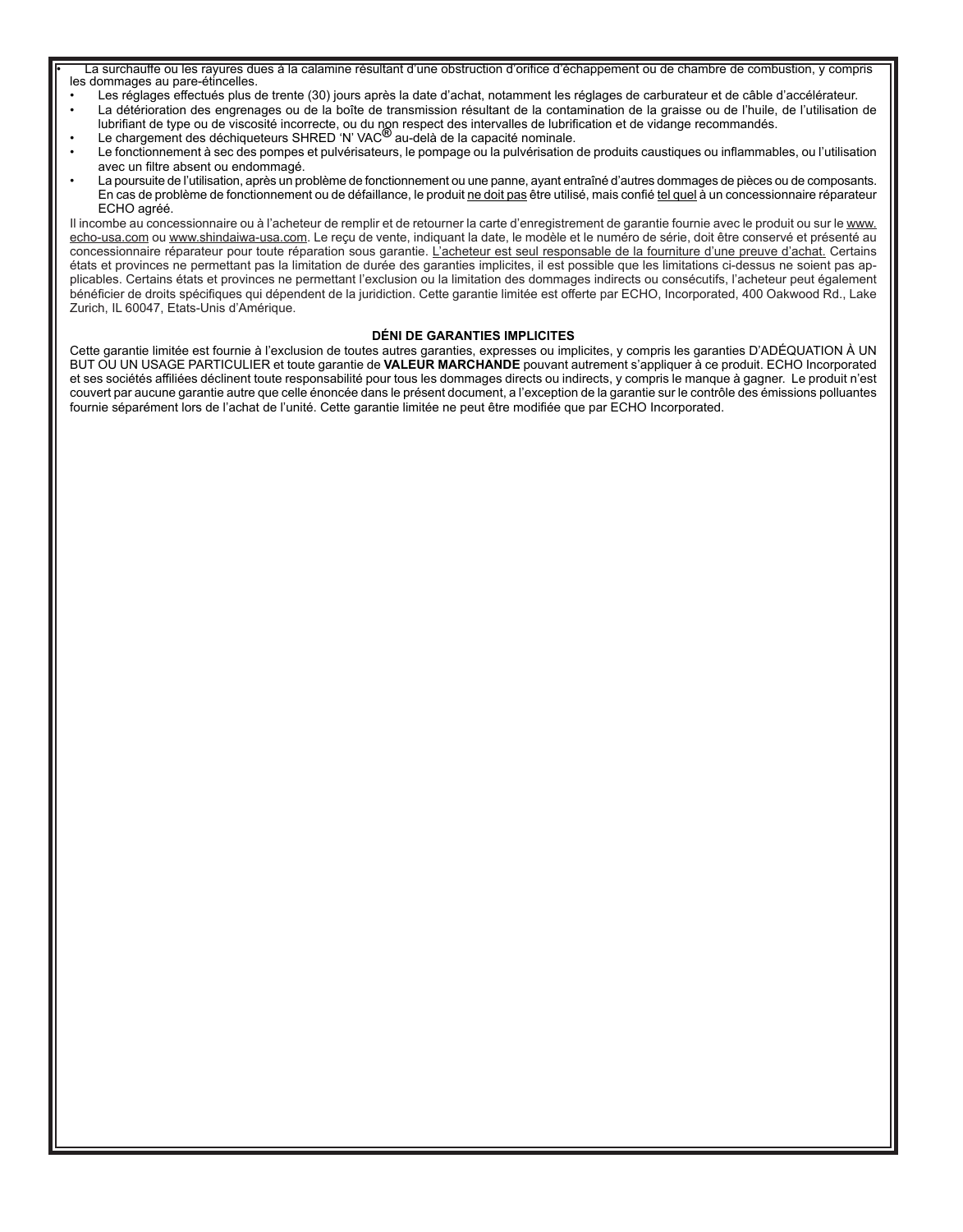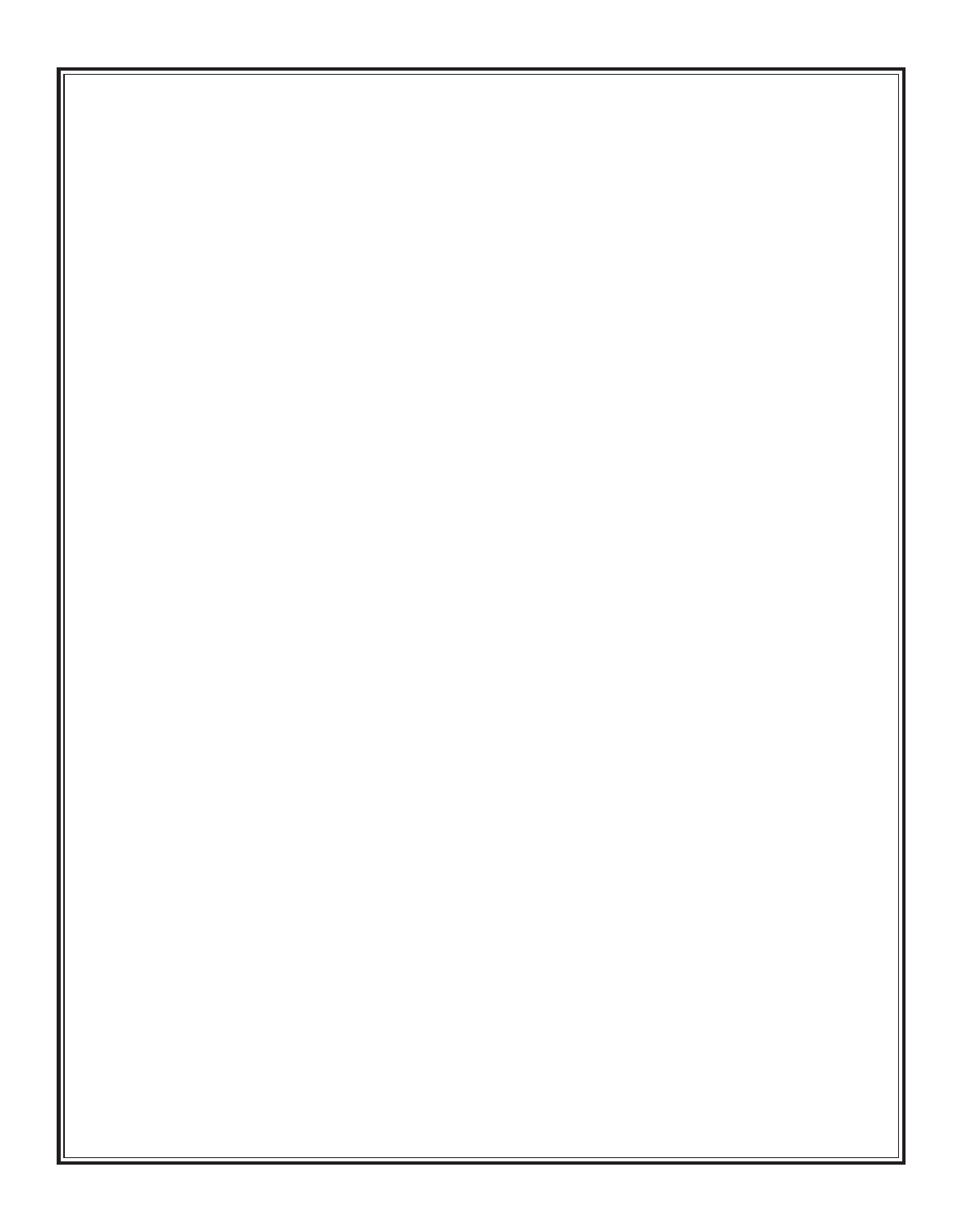